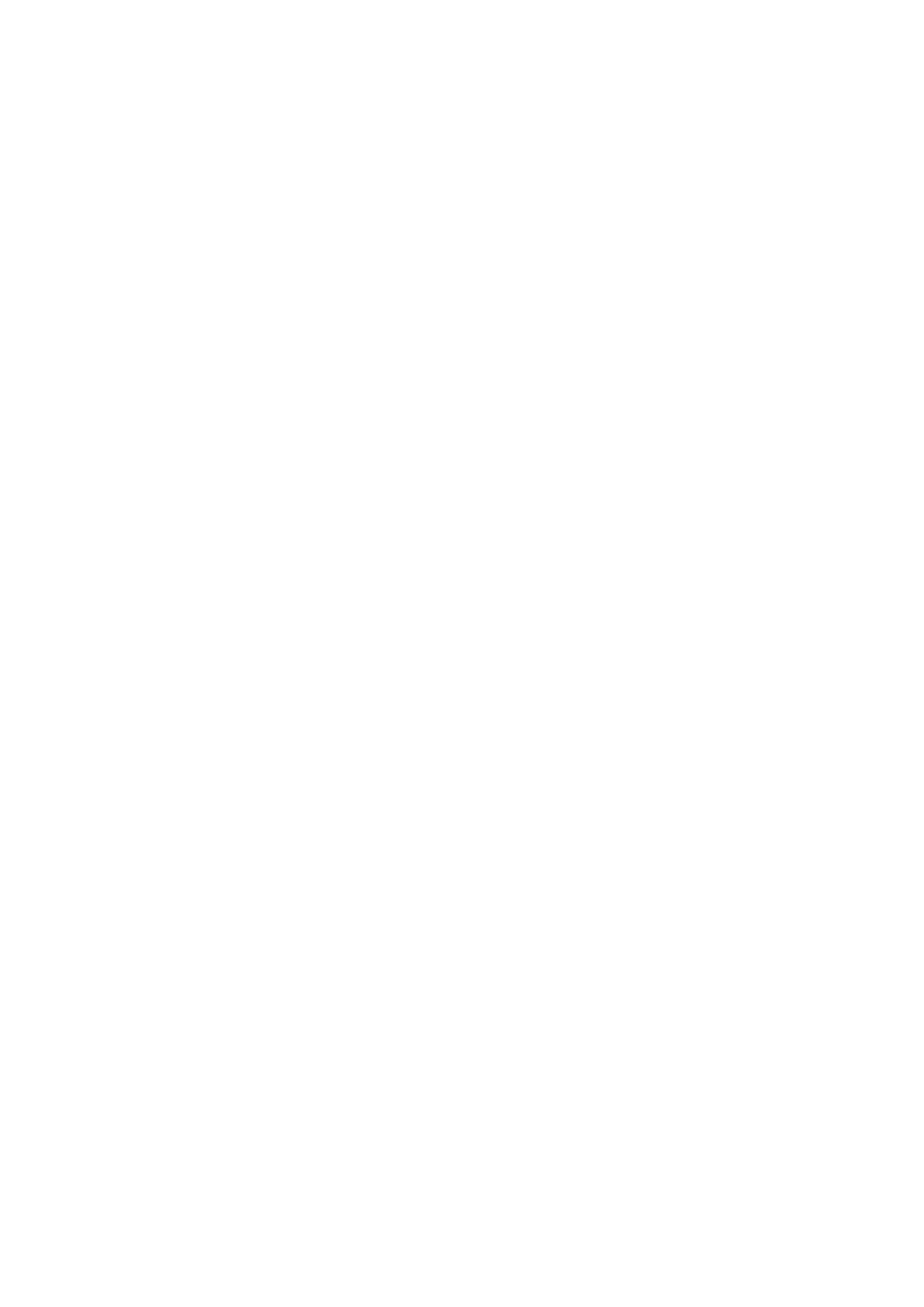

Ellan Vannin

# **PAYMENT SERVICES ACT 2015**

# Index

#### Section

#### $\mathbf{1}$  $\overline{2}$  $\overline{3}$  $\overline{A}$ 5 6  $\overline{7}$ 8 **ENDNOTES** 9

**TABLE OF ENDNOTE REFERENCES** 



### Page

9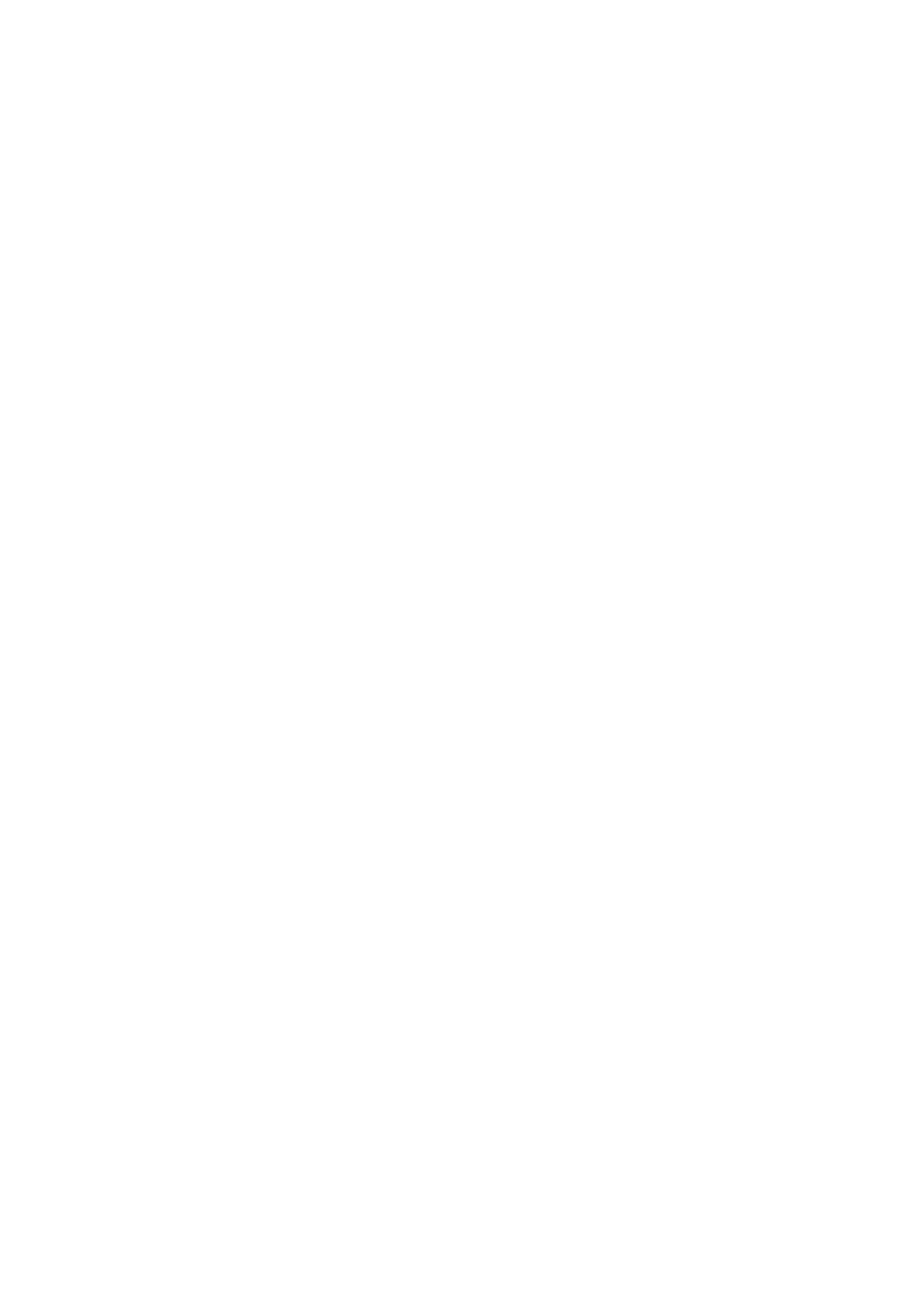

Ellan Vannin

# **PAYMENT SERVICES ACT 2015**

| Signed in Tynwald:     | 21 April 2015 |
|------------------------|---------------|
| Received Royal Assent: | 21 April 2015 |
| Announced to Tynwald:  | 21 April 2015 |

**AN ACT** to provide for the regulation of financial institutions which are, or propose to become, payment service providers for the purposes of the Single Euro Payments Area; and for connected purposes.

**BE IT ENACTED** by the Queen's Most Excellent Majesty, by and with the advice and consent of the Council and Keys in Tynwald assembled, and by the authority of the same, as follows:—

#### <span id="page-4-0"></span>**1 Short title**

The short title of this Act is the Payment Services Act 2015.

#### <span id="page-4-1"></span>**2 Commencement**

- (1) This Act, other than section 1 and this section, comes into operation upon such day or days as the Council of Ministers may by order appoint.**<sup>1</sup>**
- (2) An order under subsection (1) may make such consequential, incidental, supplemental, transitional or transitory provision as may appear to the Council of Ministers to be necessary.

#### <span id="page-4-2"></span>**3 Interpretation**

- $(1)$  In this Act—
- "**Authority**" means the Isle of Man Financial Services Authority (as established by article 4 of the Transfer of Functions (Isle of Man Financial Services Authority) Order 2015);**<sup>2</sup>**

"**the Commission**" [Repealed]**<sup>3</sup>**

"**the Council**" means the Council of the European Union;

"**the Directives**" means the Electronic Money Directive and the Payment Services Directive;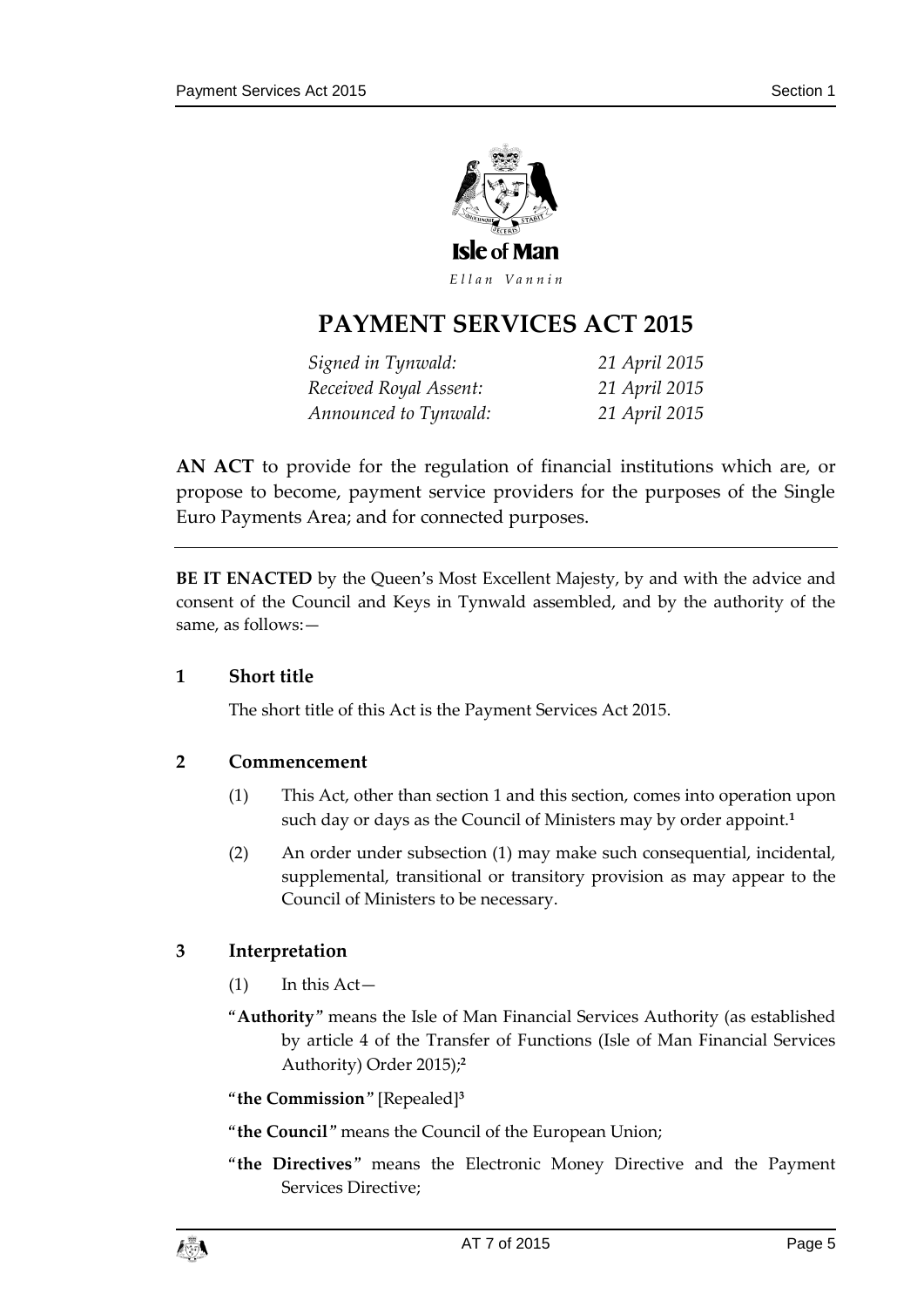- "**Electronic Money Directive**" means Directive 2009/110/EC of the European Parliament and of the Council of 16 September 2009 on the taking up, pursuit and prudential supervision of the business of electronic money institutions [OJEU No. L 267, 10.10.2009, p. 7];
- "**OFT**" means the Isle of Man Office of Fair Trading;
- "**payment service**" has the meaning given in article 4(3) of the Payment Services Directive;
- "**payment service provider**" has the meaning given in article 4(9) of the Payment Services Directive;
- "**Payment Services Directive**" means Directive 2007/64/EC of the European Parliament and of the Council of 13 November 2007 on payment services in the internal market [OJEU No L 319, 5.12.2007, p. 1];
- "**payment system**" has the meaning given in article 4(6) of the Payment Services Directive;
- "**payment transaction**" has the meaning given in article 4(5) of the Payment Services Directive;
- "**the relevant competition provisions**" means the provisions of articles 101 and 102 of the Treaty on the Functioning of the European Union;
- "**SEPA**" means the Single Euro Payment Area administered by the European Payments Council in accordance with the Payment Services Directive;
- "**SEPA applicant**" means a body corporate that
	- (a) is not a SEPA participant; but
	- (b) has made an application to the European Payments Council to become a SEPA participant;
- "**SEPA participant**" means a body corporate that—
	- (a) is recognised by the European Payments Council as satisfying the eligibility criteria set out in section 5.4 of the SEPA Credit Transfer Scheme Rulebook; and
	- (b) adheres to that Rulebook;
- "**SEPA payment transaction**" means a payment transaction using the SEPA Credit Transfer Scheme or the SEPA Direct Debit Scheme.
- (2) References in this Act (or regulations under it) to the relevant competition provisions or the Directives —
	- (a) are to be construed as references to those provisions or the Directives as amended from to time; and
	- (b) are to be taken to include any instrument of the European Union re-enacting the relevant competition provisions or either of the Directives (with or without amendments).

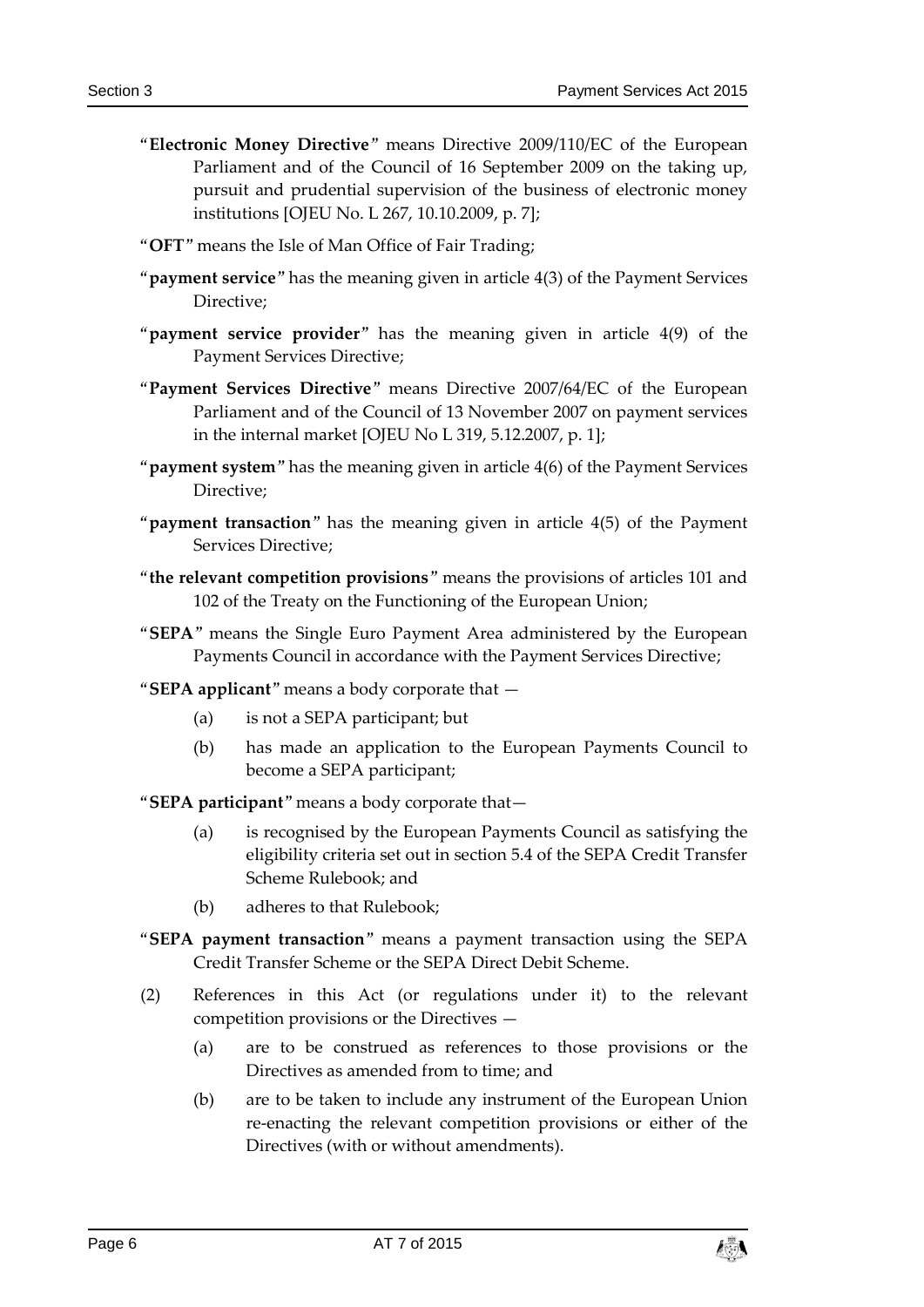#### <span id="page-6-0"></span>**4 Regulations to give effect to the Directives**

The Authority may make regulations applying the Directives, with such additions, modifications or omissions as it thinks appropriate in relation to SEPA applicants, SEPA participants and SEPA payment transactions. **4**

#### <span id="page-6-1"></span>**5 Regulation of competition between SEPA participants**

- (1) OFT may make regulations applying, as part of the law of the Island, the relevant competition provisions.
- <span id="page-6-4"></span>(2) But such regulations may make provision only so far as is necessary to secure compliance with the relevant competition provisions —
	- (a) between SEPA participants providing payment services in or from the Island; and
	- (b) between those participants and other SEPA participants; and

only so far as those provisions relate to —

- (i) payment services provided in or from the Island; or
- (ii) payment services provided to persons in the Island.

#### <span id="page-6-2"></span>**6 Regulations – supplemental**

(1) Regulations under this Act may make, in relation to SEPA applicants, SEPA participants and SEPA payments, any provision which might be made by an Act of Tynwald*.*

This is subject to section [5\(2\).](#page-6-4)

(2) Before making regulations under this Act, the Authority or OFT (as the case requires) must consult such persons as appear to them to be appropriate. **5**

#### <span id="page-6-3"></span>**7 Amendment**

- (1) Subsection (2) applies if it appears to the Council of Ministers to be necessary or expedient to amend this Act in consequence of —
	- (a) any development in the operation of payment systems regulated by the European Payments Council; or
	- (b) any amendment of the law of the European Union relating to payment services.
- (2) If this subsection applies, the Council of Ministers may by order amend this Act.
- (3) An order under subsection (2) may contain such incidental, supplemental or transitional provision as appears to the Council of Ministers to be necessary or expedient.

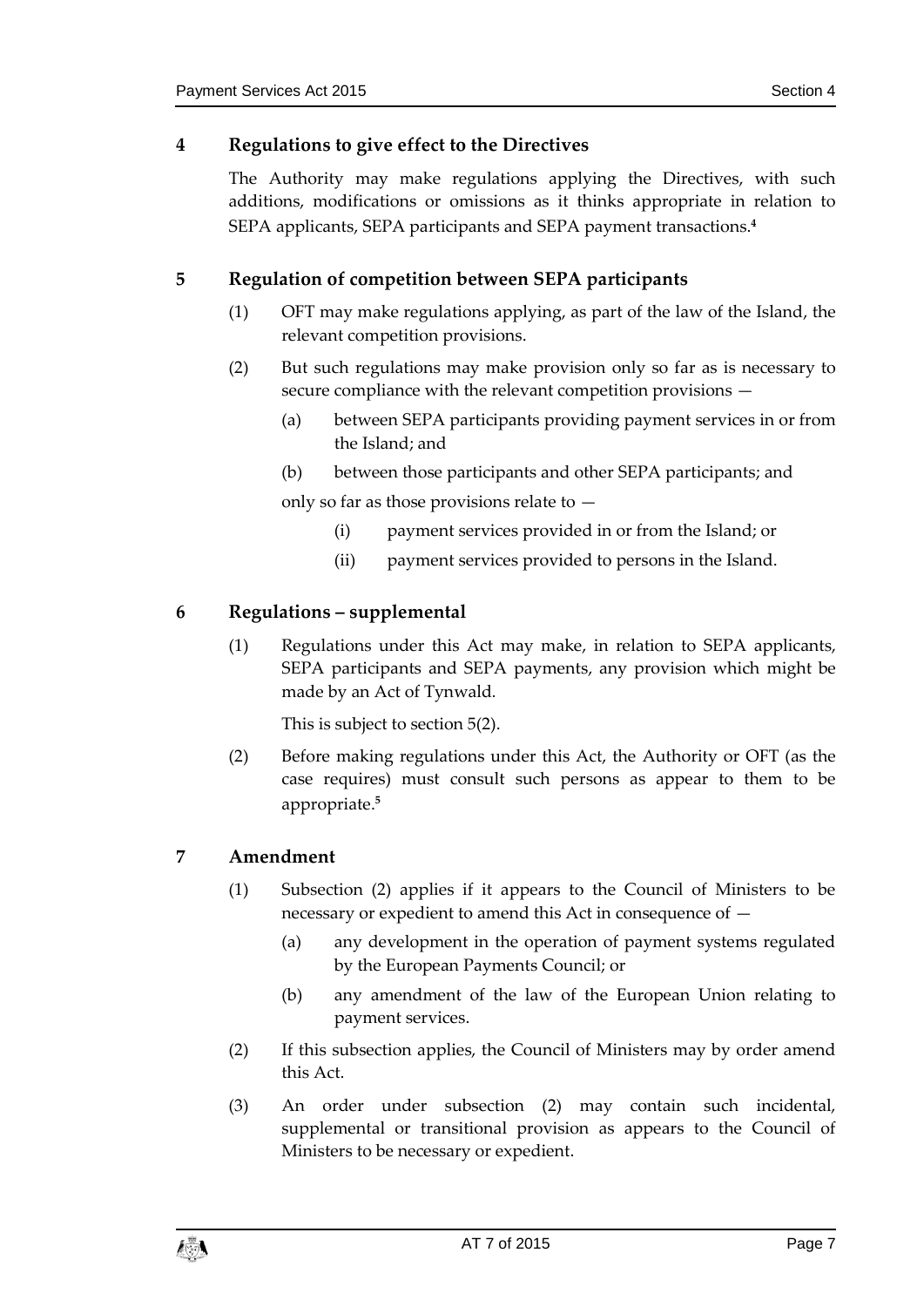#### <span id="page-7-0"></span>**8 Tynwald control**

- (1) Regulations and orders made under this Act do not have effect unless they are approved by Tynwald.
- (2) Subsection (1) does not apply to an order under section 2(1) (appointed day).